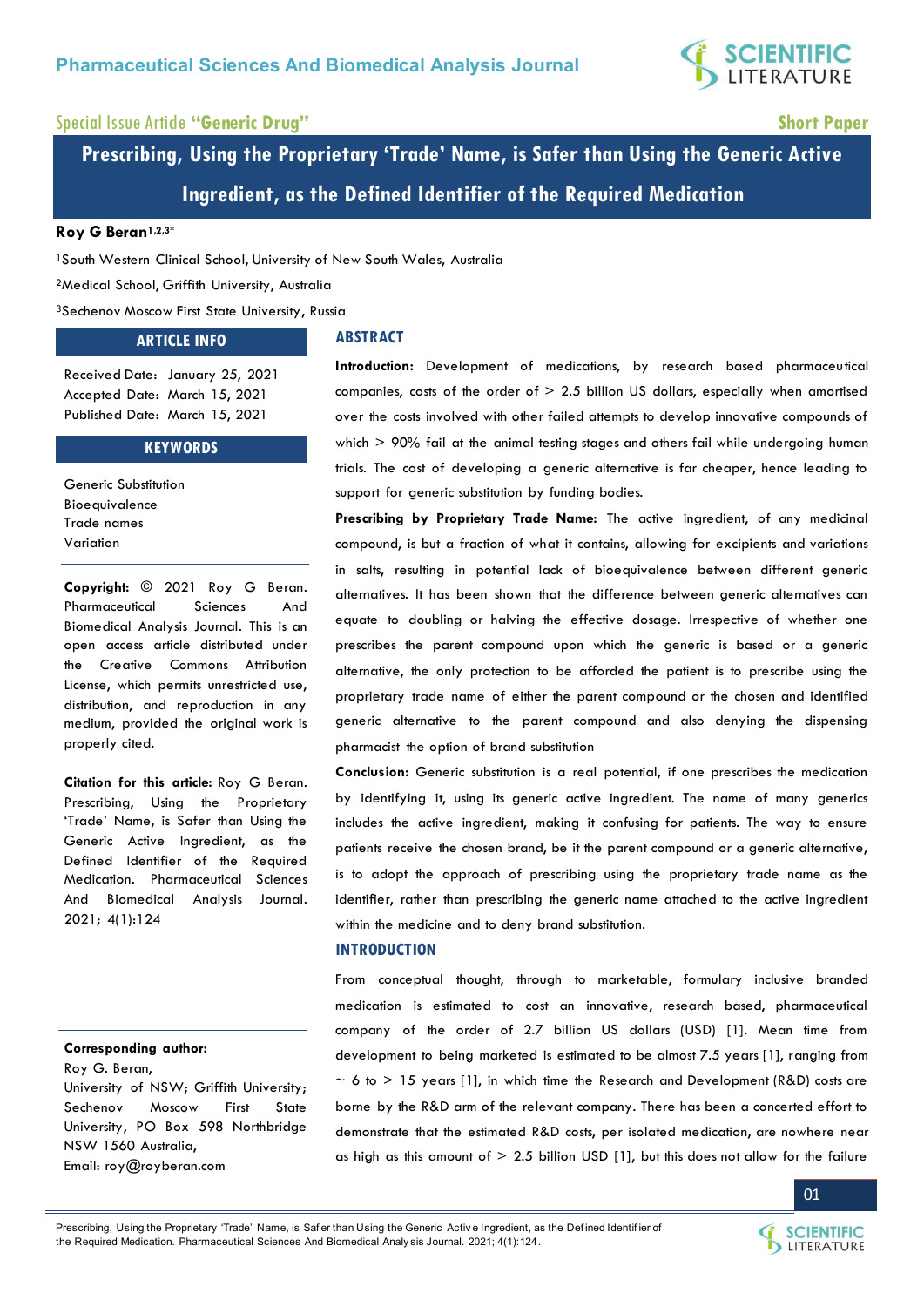## **Pharmaceutical Sciences And Biomedical Analysis Journal**

## **SCIENTIFIC**<br>LITERATURE

of many 'conceptual thoughts' ever reaching fruition on the market. It is argued that  $> 90\%$  of medications, tested at the initial animal stages of drug development, fail to proceed to human trials [2]. Those criticising the estimated costs of R&D, in drug development, often ignore this cost, when considering the overall expenditure [1], but this approach is fallacious as, even at the animal experimentation stage, only <10% of potential medicinal compounds progress to human trials [2] and a significant number of this <10% still fail once entering human trials. All stages of drug development incur costs which must be amortised over the spectrum of medications being developed by any R&D based pharmaceutical company to reach a justifiable overall cost.

The cost of developing a generic competitor, to an innovative, original R&D medicine, is estimated to be far lower than even sale prices in developed nations would suggest [3], especially if developed in India, the home of many generic compounds [3]. It follows that generic competitors are favoured by most agencies which have responsibility for health costs in their relevant jurisdiction [4]. The argument is that the generic compound is identical to the original, innovative medicine, based on bioequivalence studies [5]. This implies that the generic compound will give identical efficacy and tolerability to the parent, innovative compound upon which it is based but this need not be the case, especially with illnesses such as epilepsy which has a narrow therapeutic index [6].

The paper to follow argues in favour of prescribing, using the proprietary trade name, rather than the generic name of the active ingredient, to protect the patient from potential fluctuations in bioavailability that may follow from generic substitution, especially when substituting from one generic for another which could result in almost doubling or halving the effective dosage [7].

#### **PRESCRIBING BY PROPRIETARY TRADE NAME**

The active, generic medicinal component of a medication is only a fraction of what is included in any prescribed tablet/pill which is consumed by the patient [8,9]. The active ingredient is carried by an excipient, thought to be inert although this may not be the case [10] and there may be alternative salt components which may have the capacity to alter bioavailability. One generic compound is not test against other generic medications [6], nor is there batch testing and the only

measure of equivalence is the comparison to the innovative medicine upon which it is based, requiring the generic to fall within 80-125% parameters of the parent bioavailability [6]. Prescribing, using the generic name of the active ingredients, allows the dispensing pharmacist to dispense the currently cheapest variant of generic agent held in that pharmacy's formulary. Often the pharmacist will encourage the patient to accept the generic alternative, as there is a financial incentive for the pharmacist, irrespective of, whether or not, the prescriber has indicated that brand substitution is denied [11]. Accepting that moving from one generic 'equivalent' medicine to another generic compound may half or double the effective dosage [7], this should not restrict the prescriber from using generic compounds but it does necessitate stipulating which brand of generic compound is to be dispensed. When treating Parkinson's Disease (PD), the author starts treatment with tiny dose of the combined drug, L-Dopa/Carbidopa [12], at a dosage of ½ x100: 25mg combination tablet twice daily. Sinemet<sup>®</sup> changed its formulation from a scored tablet to a rounded, unscored pill, whereas Kinson®, a generic alternative to Sinemet®, also with similar active ingredients in the same combination of 100: 25, remained a scored tablet, making it easier for patients to break the tablet in half, breaking it along the scored divider. As a result, the generic alternative of Kinson® 100: 25, became the favoured medication over the parent innovator, Sinemet®. To ensure that patients received this formulation and a scored tablet, each patient received a prescription for Kinson 100: 25, ½ bd, with the box stating, "Brand substitution not allowed", being marked, thereby denying the potential to dispense an alternative generic agent to the one prescribed, acknowledging that MIMS, the Australian widely available listing of available medications, list 4 different brands of L-Dopa/Carbidopa 100:25 including the 2 already mentioned.

In Australia, the parent, innovative agent of amitriptyline, Tryptanol®, became unavailable thereby necessitating the use of a generic alternative, such as Endep®, to maintain treatment with the active ingredient. MIMS lists 6 alternative generic 'equivalents' of amitriptyline. Were one to prescribe 'amitriptyline', using the generic name, rather than a proprietary trade name of the chosen generic alternative, would allow the pharmacist to offer whatever formulation was

02

Prescribing, Using the Proprietary 'Trade' Name, is Safer than Using the Generic Active Ingredient, as the Defined Identifier of the Required Medication. Pharmaceutical Sciences And Biomedical Analy sis Journal. 2021; 4(1):124.